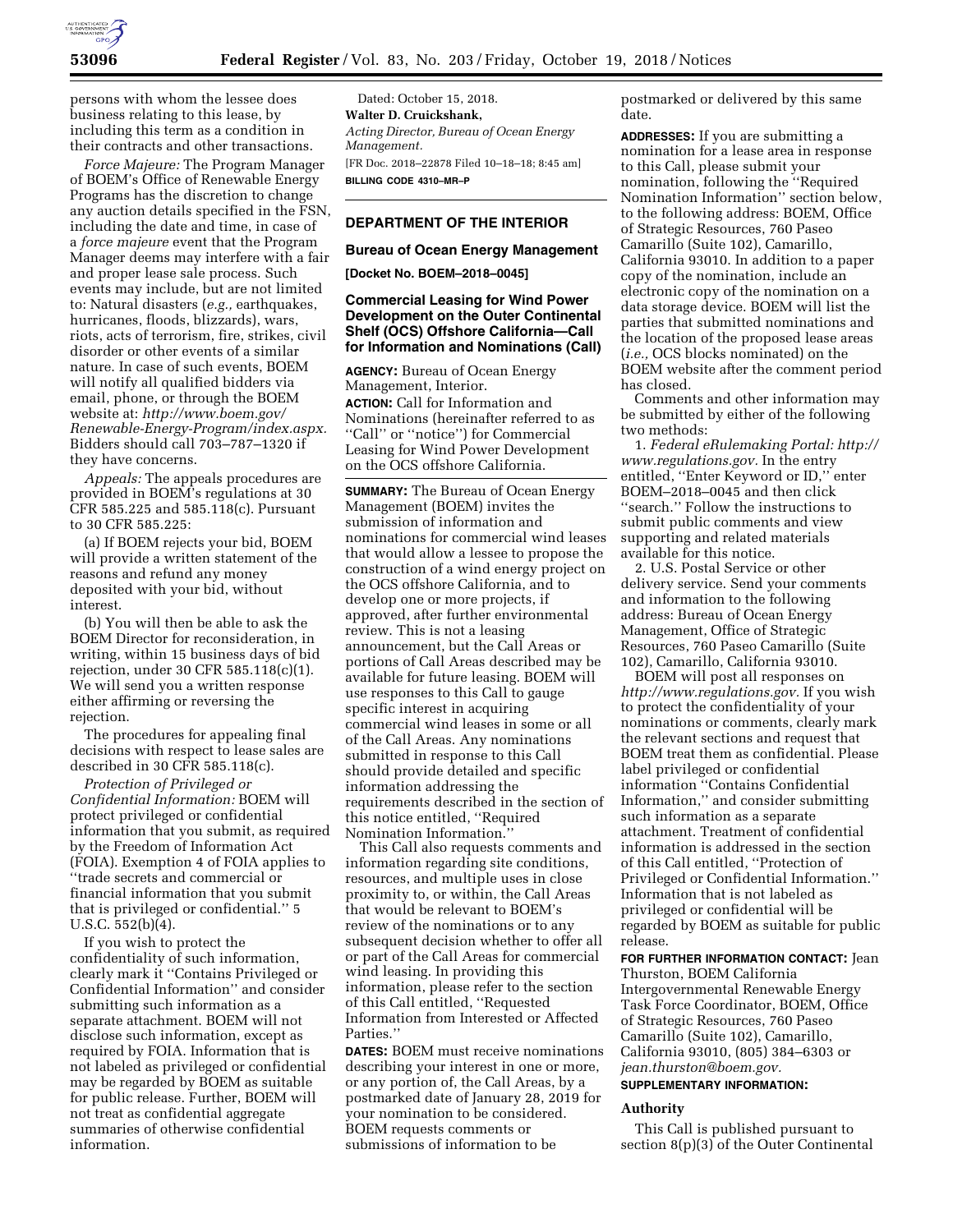Shelf Lands Act (''OCSLA''), 43 U.S.C. 1337(p)(3), which was added by section 388 of the Energy Policy Act of 2005 (EPAct), as well as the implementing regulations at 30 CFR part 585.

#### **Call Areas**

The three (3) geographically distinct Call Areas described in this notice are located on the OCS offshore California and are the Humboldt Call Area on the north coast and the Morro Bay Call Area and the Diablo Canyon Call Area on the central coast. These areas include 85 whole OCS blocks and 573 partial blocks in total, and comprise approximately 1,073 square statute miles (mi) (687,823 acres). If BOEM determines that there is competitive interest in these areas, BOEM will identify which areas will be subject to an environmental analysis and consideration for leasing as part of the area identification portion of the competitive leasing process. A detailed description of the areas and how they were developed is described in the section of this Call entitled, ''Description of the Area.''

# **Purpose of the Call for Information and Nominations**

OCSLA requires BOEM to award leases competitively, unless BOEM determines that there is no competitive interest (43 U.S.C. 1337(p)(3)). On January 14, 2016, BOEM received an unsolicited lease request from Trident Winds, LLC (Trident Winds) for the development of a wind energy project offshore Morro Bay, on the central coast of California. On August 18, 2016, BOEM published the *Potential Commercial Leasing for Wind Power on the Outer Continental Shelf—Request for Interest* (''RFI'') in the **Federal Register** to determine if there was competitive interest in the area described by Trident Winds. A copy of BOEM's RFI is available online at: *[https://www.boem.gov/81-FR-55228/.](https://www.boem.gov/81-FR-55228/)* In response to the RFI, BOEM received one additional nomination of competitive interest in developing wind energy in the area proposed by Trident Winds.

On September 11, 2018, BOEM received an unsolicited lease request from the Redwood Coast Energy Authority (RCEA) for the development of a wind energy project offshore Humboldt County. RCEA submitted its request after issuing a Request for Qualifications (RFQ) on February 1, 2018, to select one or more qualified entities to enter into a public-private partnership pursuant to their activities to pursue developing an offshore wind energy project off Humboldt County. The RCEA received responses on their

RFQ from six entities, and in April 2018 selected partners for the project. The area requested by RCEA in its unsolicited lease request is included in the Humboldt Call Area.

BOEM will use responses to this Call to confirm competitive interest in the portions of the Call Areas for which BOEM already has information, as well as to solicit new expressions of interest in obtaining a lease within the Call Area(s).

BOEM will make a formal determination of competitive interest after reviewing the nominations and comments provided in response to this Call. Depending on the nominations and comments received, BOEM may proceed with the competitive leasing process as set forth in 30 CFR 585.211 through 585.225; may proceed with the noncompetitive leasing process as set forth in 30 CFR 585.231 and 232; or may decide not to proceed with leasing. BOEM may also determine that some of the Call Areas or portions of Call Areas have competitive interest while other area do not. For instance, BOEM may determine that there is no competitive interest in the Humboldt Call Area and that there is competitive interest in the Morro Bay and Diablo Canyon Call Areas. In this case, BOEM could proceed with the noncompetitive leasing process for the Humboldt Call Area and with the competitive leasing process for the Morro Bay and Diablo Canyon Call Areas. We explain these processes in detail in the section of this notice entitled, ''BOEM's Planning and Leasing Process.''

We note that a lease, whether issued through a competitive or noncompetitive process, does not grant the lessee the right to construct any facilities on the lease. The lease only grants the lessee the exclusive right to submit site assessment and construction and operations plans to BOEM, which BOEM must first approve before the lessee may proceed to the next stages of the process (30 CFR 585.600 and 585.601).

Whether competitive or noncompetitive, the leasing process will include subsequent opportunities for public input, and any proposed actions will be reviewed thoroughly for potential environmental impacts and multiple use conflicts. BOEM has not yet determined which area(s) may be offered for lease, if any, has/have not yet been determined, and may include less than the total footprint of any Call Areas or may offer no leasing at all.

# **1 Background**

# *1.1 Statutory Authorization*

Section 8(p) of OCSLA, authorizes the Secretary of the Interior (''Secretary'') to grant leases, easements, or rights-of-way (ROWs) on the OCS for activities not previously authorized by the OCS Lands Act or other applicable law. Under subsection 8(p)(1)(C), the Secretary of the Interior may issue leases for activities that produce or support production, transportation, or transmission of energy from sources other than oil or gas, including renewable energy sources. Section 8(p) also requires the Secretary to issue any necessary regulations to carry out this authority. Regulations were issued for this purpose on April 29, 2009, and are codified in BOEM regulations at 30 CFR part 585. The Secretary has delegated the authority to issue leases, easements, and ROWs to the Director of BOEM.

# *1.2 Offshore Wind Energy Planning Efforts in California*

BOEM appreciates the importance of coordinating its planning endeavors with other OCS users, relevant Federal and state agencies, and tribes. BOEM and the State of California, through the leadership of the California Energy Commission, have engaged in a collaborative, data-based offshore wind energy planning process to foster coordinated and informed decisions about California's shared ocean resources and the many users who depend on them. This outreach has consisted of numerous public meetings, webinars, and briefings with coastal communities, fishing communities, federally and non-federally recognized tribes, state and Federal agencies, academia and scientists, environmental non-governmental organizations (NGOs), and the offshore renewable energy industry. The summary report on this outreach can be viewed at: *[https://](https://www.boem.gov/California-Outreach-Summary-Report/)  [www.boem.gov/California-Outreach-](https://www.boem.gov/California-Outreach-Summary-Report/)[Summary-Report/.](https://www.boem.gov/California-Outreach-Summary-Report/)* Additional information gathered by BOEM and the State of California during the offshore wind energy planning process, including maps and spatially represented data, is available online at: *[https://caoffshorewind.databasin.org/.](https://caoffshorewind.databasin.org/)* 

### *1.3 BOEM California Intergovernmental Renewable Energy Task Force*

At the request of Governor Brown, BOEM established an Intergovernmental Renewable Energy Task Force (Task Force) with California in 2016 to facilitate coordination among relevant Federal agencies and affected state, local, and tribal governments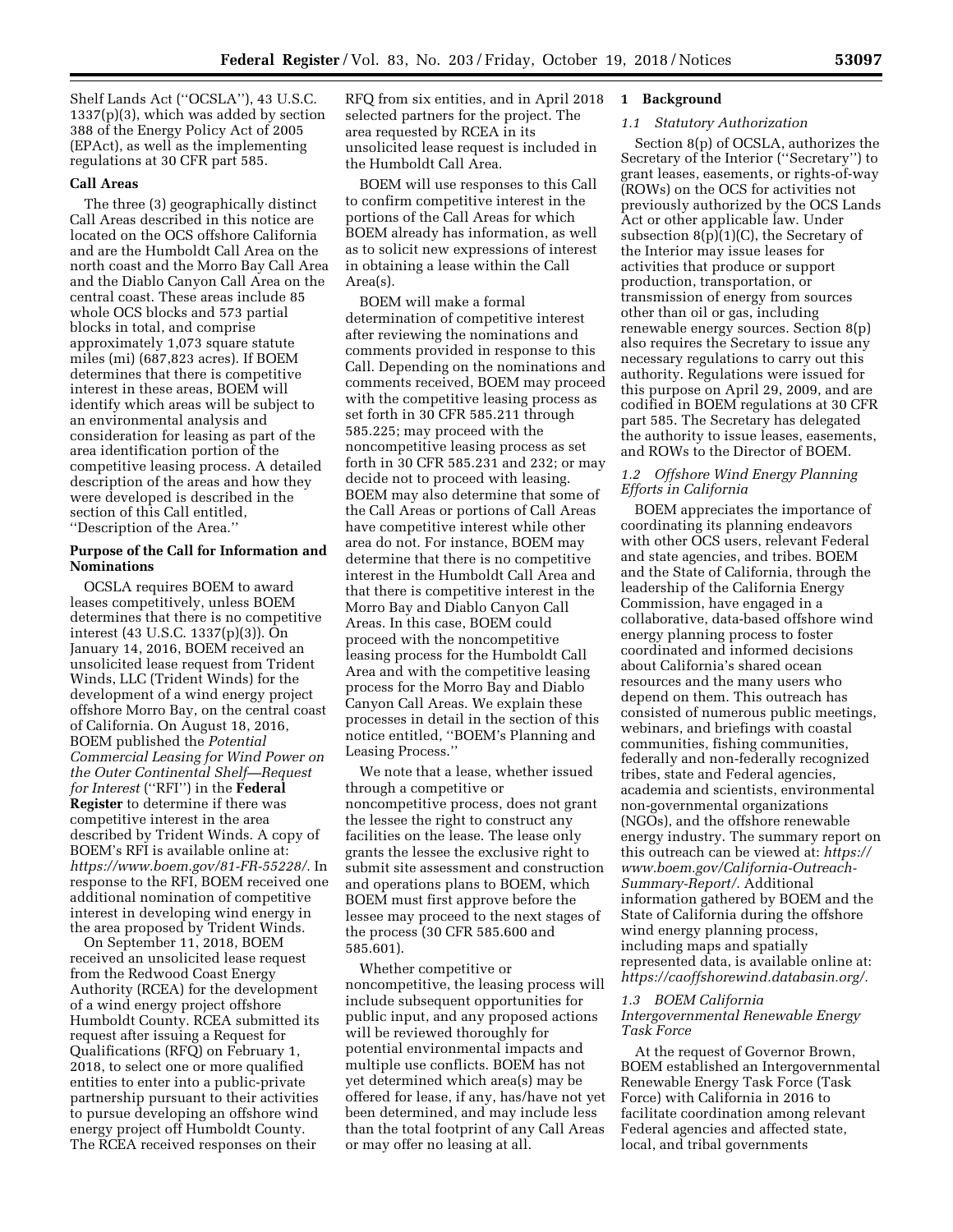throughout the leasing process. The first Task Force meeting was held on October 13, 2016, and a second Task Force meeting was held on September 17, 2018. Meeting materials are available on the BOEM website at: *[https://](https://www.boem.gov/California/) [www.boem.gov/California/.](https://www.boem.gov/California/)* 

# *1.4 Actions Taken by the State of California in Support of Renewable Energy Development*

The State of California established a Renewables Portfolio Standard (RPS) in 2002. California expanded the RPS in 2015 through passage of Senate Bill 350, the Clean Energy and Pollution Reduction Act, and further expanded the RPS in 2018 through passage of Senate Bill (SB) 100. SB 100 increased the state's RPS requirements for powering the electricity system from renewable energy resources. The legislation requires 50 percent powering from renewable resources by 2025, 60 percent by 2030, and 100 percent powering from zero-carbon resources by December 31, 2045, for retail sales of electricity to California end-use customers and electricity procured to serve state agencies. Additional information about California's RPS is available at: *[www.cpuc.ca.gov/RPS](http://www.cpuc.ca.gov/RPS_Homepage)*\_ *[Homepage.](http://www.cpuc.ca.gov/RPS_Homepage)* The full text of SB 100 is available at: *[https://leginfo.legis](https://leginfo.legislature.ca.gov/faces/billNavClient.xhtml?bill_id=201720180SB100) [lature.ca.gov/faces/billNavClient.xhtml?](https://leginfo.legislature.ca.gov/faces/billNavClient.xhtml?bill_id=201720180SB100) bill*\_*[id=201720180SB100.](https://leginfo.legislature.ca.gov/faces/billNavClient.xhtml?bill_id=201720180SB100)* 

## **2 BOEM's Environmental Review Process**

Before deciding whether and where leases may be issued within the Call Areas, BOEM will prepare an environmental assessment (EA) under the National Environmental Policy Act (NEPA) and conduct consultations to consider the environmental consequences associated with issuing commercial wind leases. As the issuance of a lease does not grant the right to construct any facilities within the lease, the EA will consider reasonably foreseeable environmental consequences associated with leasing, site assessment and site characterization activities (including geophysical, geotechnical, archaeological, and biological surveys). If BOEM issues a lease and the lessee proposes the construction and operation of an offshore wind energy facility, BOEM would consider the environmental effects of such construction and operation under a separate, projectspecific NEPA process, which would include additional opportunities for public involvement. BOEM would also conduct consultations under other authorities, including, but not limited to, the Coastal Zone Management Act

(CZMA), Endangered Species Act (ESA), the Magnuson-Stevens Fishery Conservation and Management Act, Section 106 of the National Historic Preservation Act (NHPA), and Executive Order 13175 (''Consultation and Coordination with Tribal Governments'').

# **3 BOEM's Planning and Leasing Process**

#### *3.1 Determination of Competitive Interest*

43 U.S.C. 1337(p)(3) states that ''the Secretary shall issue a lease, easement, or right-of-way . . . on a competitive basis unless the Secretary determines after public notice of a proposed lease, easement, or right-of-way that there is no competitive interest.'' Accordingly, BOEM must first determine whether there is competitive interest in acquiring a lease within the Call Area to develop offshore wind energy. At the conclusion of the comment period for this Call, BOEM will review the nominations received and determine if competitive interest exists in any of the call areas.

For areas with two or more valid nominations, BOEM may consider proceeding with competitive leasing as described in the section of this Call entitled, ''Competitive Leasing Process.'' For areas where BOEM determines that there is only one interested entity, BOEM may consider proceeding with noncompetitive leasing, as described in the section entitled ''Noncompetitive Leasing Process.''

If BOEM determines that competitive interest exists and BOEM identifies those areas as appropriate to lease, BOEM may hold a competitive lease sale on any or all portions of the Call Area. In the event BOEM holds such a lease sale, all qualified bidders, including those bidders which did not submit a nomination in response to this Call, will be able to participate in the lease sale.

BOEM will not issue any leases until it has completed all required consultations and environmental analysis, which include the opportunity for public comment. Furthermore, BOEM reserves the right not to lease certain nominated areas, or modify such areas from their original, proposed form before offering them for lease.

## *3.2 Competitive Leasing Process*

BOEM will follow the steps required by 30 CFR 585.211 through 585.225 if it decides to proceed with the competitive leasing process for any areas after receiving responses and nominations for this Call.

(1) *Area Identification:* After determining the existence of

competitive interest based on the information it receives in response to this Call, BOEM will identify the area(s) that will be subject to environmental analysis and consideration for leasing. Any area identified will constitute a Wind Energy Area (WEA) and will be subject to environmental analysis as described above, conducted in consultation with appropriate Federal agencies, states, local governments, tribes, and other interested parties.

(2) *Proposed Sale Notice (PSN):* If BOEM decides to proceed with a competitive lease sale within any WEA after completion of its environmental analysis, BOEM will publish a PSN in the **Federal Register** with a comment period of 60 days. The PSN will describe any area BOEM intends to offer for leasing, the proposed conditions of a lease sale, the proposed auction format, and the lease instrument, including lease addenda. Additionally, the PSN will describe the criteria and process for evaluating bids in the lease sale.

(3) *Final Sale Notice (FSN):* After considering the comments on the PSN, if BOEM decides to proceed with a competitive lease sale, it will publish the FSN in the **Federal Register** at least 30 days before the date of the lease sale.

(4) *Bid Submission and Evaluation:*  Following publication of the FSN in the **Federal Register**, BOEM would offer the lease areas through a competitive sale process, using procedures specified in the FSN. The conduct of the sale, including bids and bid deposits, would be reviewed for technical and legal adequacy. BOEM will ensure that bidders have complied with all applicable regulations. BOEM reserves the right to reject any or all bids and/ or withdraw an offer to lease an area, even after bids have been submitted.

(5) *Issuance of a Lease:* Following the selection of any winning bid by BOEM, the successful bidder would be notified of the decision and provided a set of official lease documents for execution. Any successful bidder would be required to sign and return the lease, pay the remainder of the bonus bid, if applicable, and file the required financial assurance within 10 business days of receiving the lease documents. Upon receipt of the required payments, financial assurance, and properly signed lease forms, BOEM may execute a lease with the successful bidder.

#### *3.3 Noncompetitive Leasing Process*

BOEM's noncompetitive leasing process would include the following steps:

(1) *Determination of No Competitive Interest:* If, after evaluating all relevant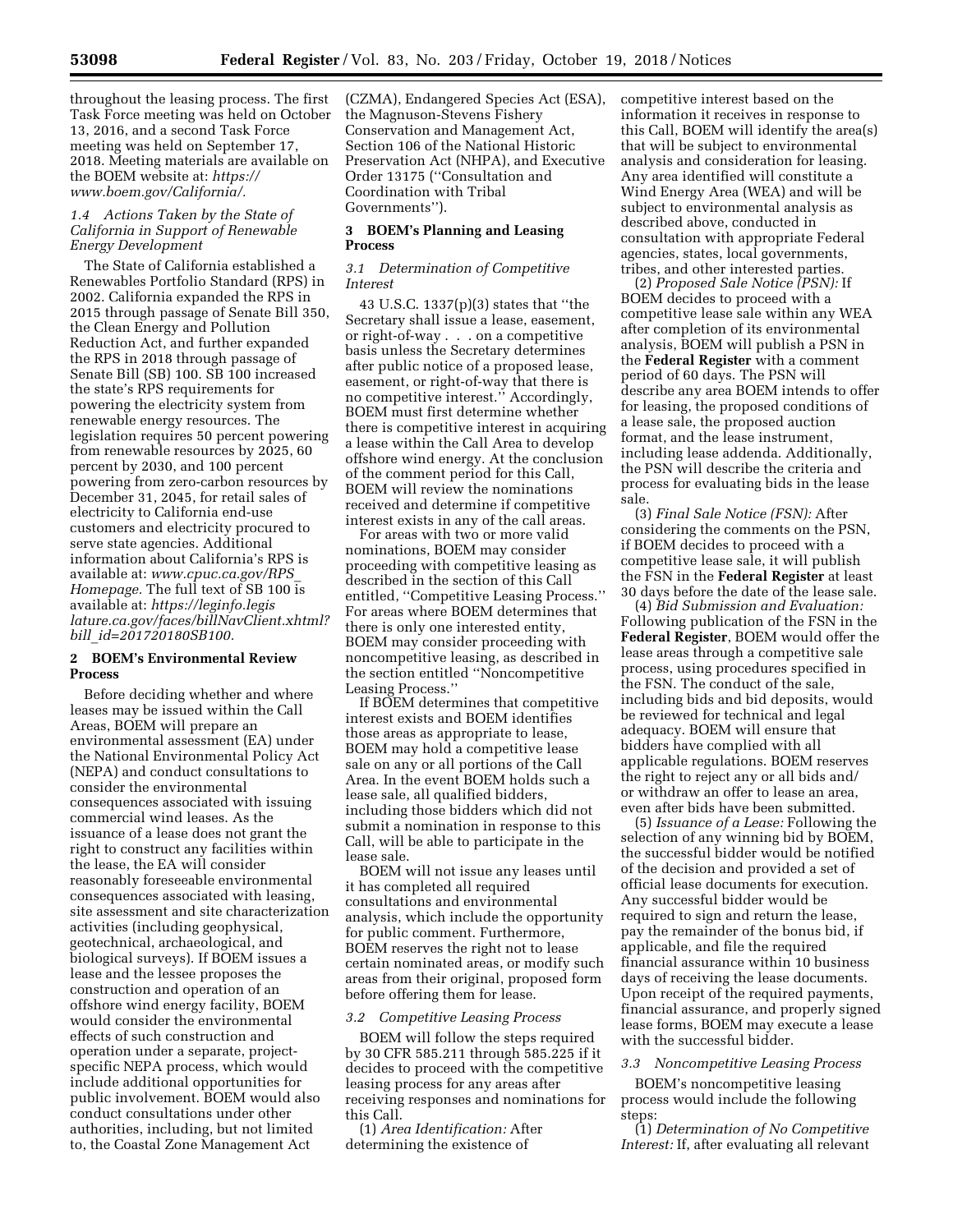information, including responses to this Call, BOEM determines there is no competitive interest in all or a portion of the Call Areas, it may proceed with the noncompetitive lease issuance process pursuant to 30 CFR 585.231 and 232. BOEM would seek to determine if the sole respondent, who nominated a particular area, intends to proceed with acquiring the lease; if so, the respondent would be required to submit an acquisition fee as specified in 30 CFR 585.502(a). After receiving the acquisition fee, BOEM would follow the process outlined in 30 CFR 585.231(d) through (i), which would include the publication of a Determination of No Competitive Interest in the **Federal Register**.

(2) *Review of Lease Request:* BOEM would comply with the relevant requirements of NEPA, CZMA, ESA, NHPA and other applicable Federal statutes before issuing a lease noncompetitively. Further, BOEM would coordinate and consult, as appropriate, with relevant Federal agencies, other affected or interested parties, and affected state and local governments in formulating lease terms, conditions, and stipulations.

(3) *Lease Issuance:* After completing its review of the lease request, BOEM may offer a noncompetitive lease. Within 10 business days of receiving the lease, the lessee must execute it and provide a \$100,000 lease-specific bond, pursuant to 30 CFR 585.515, to guarantee compliance with all terms and conditions of the lease. Within 45 days of receiving the lease, the lessee must pay BOEM the first 12 months' rent.

#### **4 Development of the Call Areas**

BOEM delineated the Call Areas in consultation with several parties, including the State of California and the Task Force. In coordination with the State of California, BOEM held multiple stakeholder outreach meetings in northern and central California to obtain input into the development of the Call Areas and gather data and information to use in BOEM's decision making process. More information on these meetings can be found in this notice under ''Offshore Wind Energy Planning Efforts in California.'' The Call Areas represent portions of the OCS that BOEM has identified to solicit information and nominations so that potential use conflicts can be analyzed and considered in the Area ID stage of the leasing process. During the process of delineating the California Call Areas, BOEM determined that the following areas would not be appropriate for leasing and development at this time:

1. *Areas in water depths beyond 1,100 meters.* Based on a National Renewable Energy Laboratory (NREL) technical report (NREL, TP–6A20–55049, Improved Offshore Wind Resource Assessment in Global Climate Stabilization Scenarios, 2012), BOEM considers 1,100 meters to be a reasonable limit on water depth based on technological feasibility at this time.

2. *National Marine Sanctuaries.*  BOEM lacks the authority to lease within the boundaries of National Marine Sanctuaries, and removed these areas offshore California from consideration, including: Greater Farallones, Cordell Bank, Monterey Bay, and Channel Islands National Marine Sanctuaries.

3. *Areas on the OCS that have wind speeds estimated at less than 7 meters per second.* These areas were excluded based on a NREL's 2016 Offshore Wind Energy Resource Assessment for the United States, available at: *[www.nrel.gov/docs/fy16osti/66599.pdf.](http://www.nrel.gov/docs/fy16osti/66599.pdf)* 

4. *Nearshore areas with high levels of fishing activity.* BOEM recognizes that several commercial and recreational fisheries operate within, or in proximity to, the Call Areas. Fishing industry representatives have provided comments and information to BOEM during meetings and discussions during outreach in 2017 and 2018. Based on these discussions thus far, and data and information gathered during the offshore wind energy planning efforts, areas closer to shore tend to have higher concentrations of commercial and recreational fishing activities and were removed from consideration for leasing. Fishing information, including maps and spatially represented data, gathered during the offshore wind energy planning process is available online at: *[https://databasin.org/galleries/](https://databasin.org/galleries/ae21ddeb4fd642f1a382f96adc898dbe) [ae21ddeb4fd642f1a382f96adc898dbe.](https://databasin.org/galleries/ae21ddeb4fd642f1a382f96adc898dbe)*  BOEM will continue with outreach to the fishing industry throughout the leasing and planning process. BOEM is requesting additional information regarding recreational and commercial fisheries that operate within the Call Areas and will consider that information at the Area Identification stage of its planning process. If BOEM concludes that fisheries conflicts cannot be properly mitigated in certain portions of the Call Areas, it may exclude those areas from leasing consideration at the Area Identification stage, during the environmental review process under NEPA, and as a result of essential fish habitat consultations under the Magnuson Stevens Fishery Conservation and Management Act. BOEM may also require measures to mitigate or avoid fishery conflicts at the construction and

operations phase of the regulatory process.

5. *High concentrations of undersea cables.* BOEM removed from consideration, at this time, the portion of the OCS offshore Morro Bay that has a large concentration of undersea cables. Information, including a map of these cable locations, is available online at: *[https://databasin.org/maps/](https://databasin.org/maps/706cd85b8b2b4d1dbeb7eba7b68cb934/active) [706cd85b8b2b4d1dbeb7eba7b68cb934/](https://databasin.org/maps/706cd85b8b2b4d1dbeb7eba7b68cb934/active) [active.](https://databasin.org/maps/706cd85b8b2b4d1dbeb7eba7b68cb934/active)* 

6. *Santa Barbara Channel.* BOEM removed the OCS blocks adjacent to the entrance and exit of the Santa Barbara Channel due to vessel traffic transiting the Port of Los Angeles/Long Beach (LA/LB) based on automated identification system (AIS) vessel information provided to BOEM from the U.S. Coast Guard (USCG). These blocks include all OCS sub-blocks that overlap with a 1 nautical mile buffer along all outer edges and a 5 nautical mile buffer at the entrances and exits of the Santa Barbara Channel Traffic Separation Scheme. BOEM coordinates with the USCG on navigational issues and will continue its engagement through all phases of its leasing process. Pending the outcome of further analysis, BOEM may decide not offer some portions of the Call Areas for leasing or development based on information provided in response to the Call regarding safety concerns and historic routes of vessel traffic. AIS vessel traffic information is available online at: *[https://databasin.org/maps/new#](https://databasin.org/maps/new#datasets=422db447c151412d918a3085b31429f8) [datasets=422db447c151412d918a3085b](https://databasin.org/maps/new#datasets=422db447c151412d918a3085b31429f8) [31429f8.](https://databasin.org/maps/new#datasets=422db447c151412d918a3085b31429f8)* 

Conversely, BOEM gave preference to areas within close proximity to existing transmission infrastructure that could provide for potential integration into California's existing electrical grid. These are, on the north coast, Humboldt Bay substation, and on the central coast, Morro Bay and Diablo Canyon substations. Transmission infrastructure information is available online at: *[https://caoffshorewind.databasin.org/](https://caoffshorewind.databasin.org/datasets/45590a5de70b4cf7863bf79f3c444030)  [datasets/45590a5de70b4cf7863bf79](https://caoffshorewind.databasin.org/datasets/45590a5de70b4cf7863bf79f3c444030) [f3c444030.](https://caoffshorewind.databasin.org/datasets/45590a5de70b4cf7863bf79f3c444030)* 

BOEM also endeavored to exclude from Call Areas those places where preliminary analysis indicated the presence of high concentrations of marine mammal and avian species potentially impacted by offshore wind development. These preliminary analyses were based on data found online at: *[https://](https://caoffshorewind.databasin.org/galleries/e1e3eab6e86446e7905c824474f70428#expand=136932)*

*[caoffshorewind.databasin.org/galleries/](https://caoffshorewind.databasin.org/galleries/e1e3eab6e86446e7905c824474f70428#expand=136932) [e1e3eab6e86446e7905c824474f70428#](https://caoffshorewind.databasin.org/galleries/e1e3eab6e86446e7905c824474f70428#expand=136932) [expand=136932.](https://caoffshorewind.databasin.org/galleries/e1e3eab6e86446e7905c824474f70428#expand=136932)* BOEM is presently working with partners developing new environmental datasets and modeling tools, and will further analyze and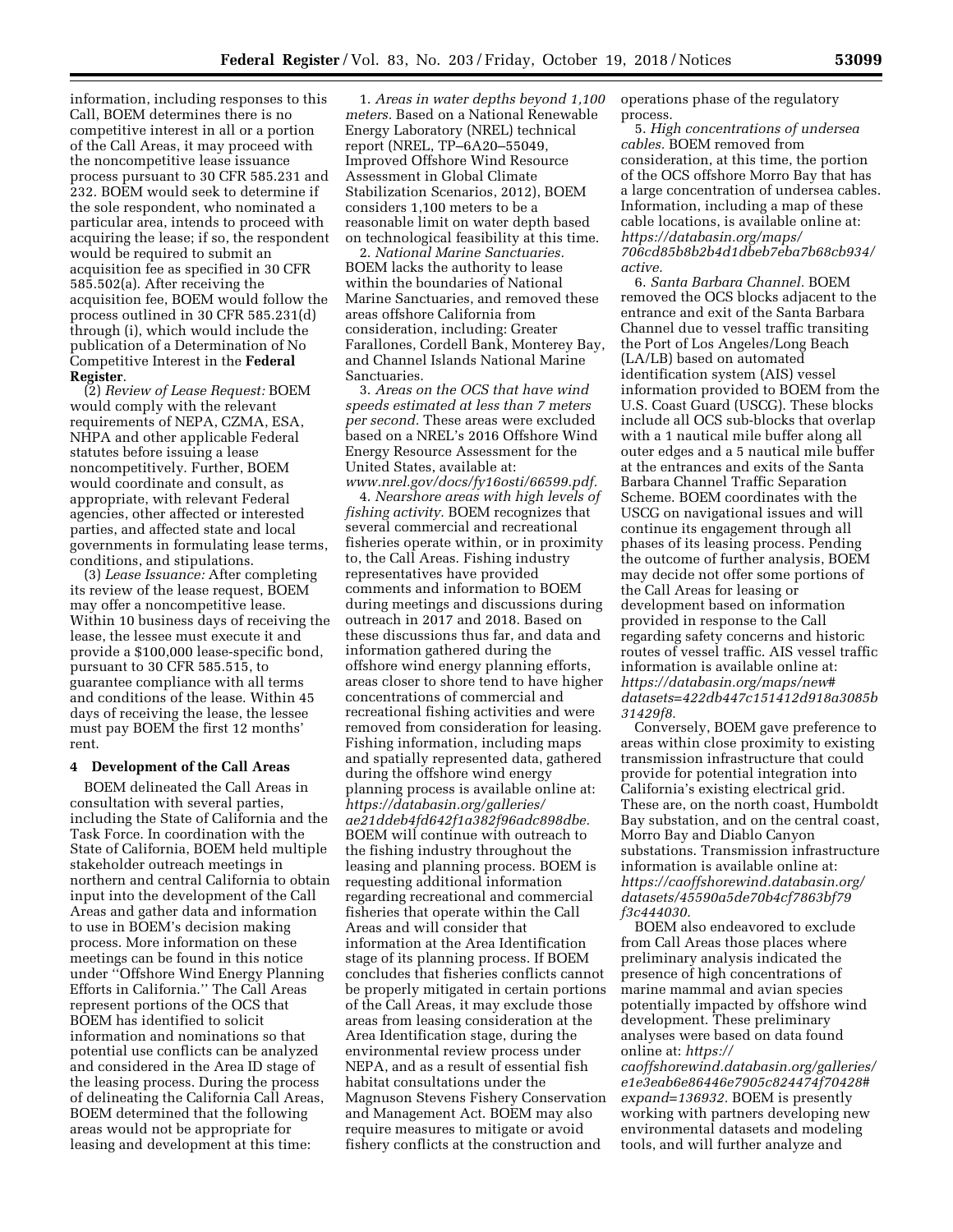assess data received in response to the Call during its Area Identification process. BOEM will utilize information received in response to the Call to assist with verification of migratory periods, persistent or seasonally occurring oceanic habitat features associated with marine birds, mammals, sea turtles, and fish, and periods of high species abundance or diversity that may occur within the Call Areas. BOEM will consider the best available information to identify and assess potential areas of conflict with marine protected species within the Call Areas and consult with resource agencies during the Area Identification process, as necessary.

BOEM's subsequent analysis during Area Identification will evaluate the Call Areas for their appropriateness for offshore wind development, balanced against potential ocean user conflicts. After conducting environmental reviews and associated consultations, analyzing public comments, and continuing to coordinate with other government agencies through the Task Force, BOEM anticipates developing and requiring terms and conditions at the leasing, site assessment, and/or construction and operations phases of its leasing process to avoid or lessen impacts. This Call will allow stakeholders to provide additional input on these areas prior to further modification during the Area Identification process.

# *4.1 Department of Defense*

The Department of Defense (DoD) conducts offshore testing, training, and operations within all or portions of the Call Areas. BOEM is working with DoD to determine potential compatible areas or mitigating measures between military activities and offshore wind development areas. While conflicting uses may require some areas of the OCS to be deferred from leasing, development in other areas where military activities occur may eventually be compatible with conditions and stipulations. These stipulations could include, but may not be limited to: Hold and save harmless agreements; mandatory coordination with DoD on specified activities; restrictions on electromagnetic emissions; curtailment of wind farm operations during specific DoD events; and evacuation procedures from the lease area for safety reasons when notified by the DoD. Interested parties should also be aware that the Morro Bay and Diablo Canyon Call Areas on the central coast contain OCS blocks that have been assessed as incompatible with wind energy development by DoD. DoD is currently reviewing additional detailed project information supplied by the offshore wind energy industry to determine if any of the areas previously identified by DoD as incompatible in the Morro Bay Call Area may be identified as compatible after further analyses. The

Diablo Canyon area is heavily utilized by multiple DoD components and based upon current and future expected use, previous assessments have found development there to be incompatible with the wide array of critical DoD activities. The Humboldt Call Area on the north coast is currently designated as ''Site-Specific Stipulations'' by DoD. This designation means DoD may recommend additional mitigation measures, but does not presently deem offshore wind to be incompatible with its missions.

# **5 Description of the Area**

The Humboldt, Morro Bay, and Diablo Canyon. These Call Areas include 85 whole OCS blocks and 573 partial blocks in total, and comprise approximately 1,073 square statute miles (mi) (687,823 acres). A map of the Call Areas, and associated GIS files, which are located in UTM Zone 10N, NAD 83 Datum, can be found at the following URL: *[https://www.boem.gov/](https://www.boem.gov/California/)  [California/.](https://www.boem.gov/California/)* 

### *Call Area Humboldt*

The boundary of Call Area Humboldt begins at 21 mi offshore the city of Eureka in northern California. The area is about 28 mi in length from north to south and about 14 mi in width from east to west. The entire area is approximately 206 square mi (132,369 acres) and is described in the table below:

| Protraction name | Protraction No. | Block No. | Sub-block                                    |
|------------------|-----------------|-----------|----------------------------------------------|
|                  | NK10-07         | 6975      | I, J, K, L, M, N, O, P.                      |
|                  | NK10-07         |           | 6976   B, C, F, G, I, J, K, M, N, O.         |
|                  | NK10-07         | 7023      | L, M, N, O, P.                               |
|                  | NK10-07         | 7024      | C, D, E, F, G, H, I, J, K, L, M, N, O, P.    |
|                  | NK10-07         | 7025      | All.                                         |
|                  | NK10-07         | 7026      | A, B, C, E, F, G, I, J, K, M, N, O.          |
|                  | NK10-07         | 7072      | D. G. H. K. L. O. P.                         |
|                  | NK10-07         | 7073      | All.                                         |
|                  | NK10-07         | 7074      | All.                                         |
|                  | NK10-07         | 7075      | All.                                         |
|                  | NK10-07         | 7076      | A, B, C, E, F, G, I, J, K, M, N, O.          |
|                  | NK10-07         | 7122      | C, D, G, H, J, K, L, O, P.                   |
|                  | NK10-07         | 7123      | All.                                         |
|                  | NK10-07         | 7124      | All.                                         |
|                  | NK10-07         | 7125      | All.                                         |
|                  | NK10-07         | 7126      | A, B, C, E, F, G, H, I, J, K, L, M, N, O, P. |
|                  | NK10-10         | 6023      | D.                                           |
|                  | NK10-10         | 6024      | A, B, C, D, E, F, G, H, I, J, K, L, N, O, P. |
|                  | NK10-10         | 6025      | All.                                         |
|                  | NK10-10         | 6026      | All.                                         |
|                  | NK10-10         | 6027      | A, B, C, D, E, F, G, H, I, J, K, M, N.       |
|                  | NK10-10         | 6074      | B, C, D, G, H, K, L, O, P.                   |
|                  | NK10-10         | 6075      | All.                                         |
|                  | NK10-10         | 6076      | All.                                         |
|                  | NK10-10         | 6077      | A, B, E.                                     |
|                  | NK10-10         | 6124      | D, H.                                        |
|                  | NK10-10         | 6125      | All.                                         |
|                  | NK10-10         | 6126      | A, B, C, E, F, G, I, J, K, M, N.             |
|                  | NK10-10         | 6175      | All.                                         |
|                  | NK10-10         |           | 6176   A, B, E, I.                           |
|                  | NK10-10         |           | 6225   A, B, C, D, E, F, G, I, J, K, M, N.   |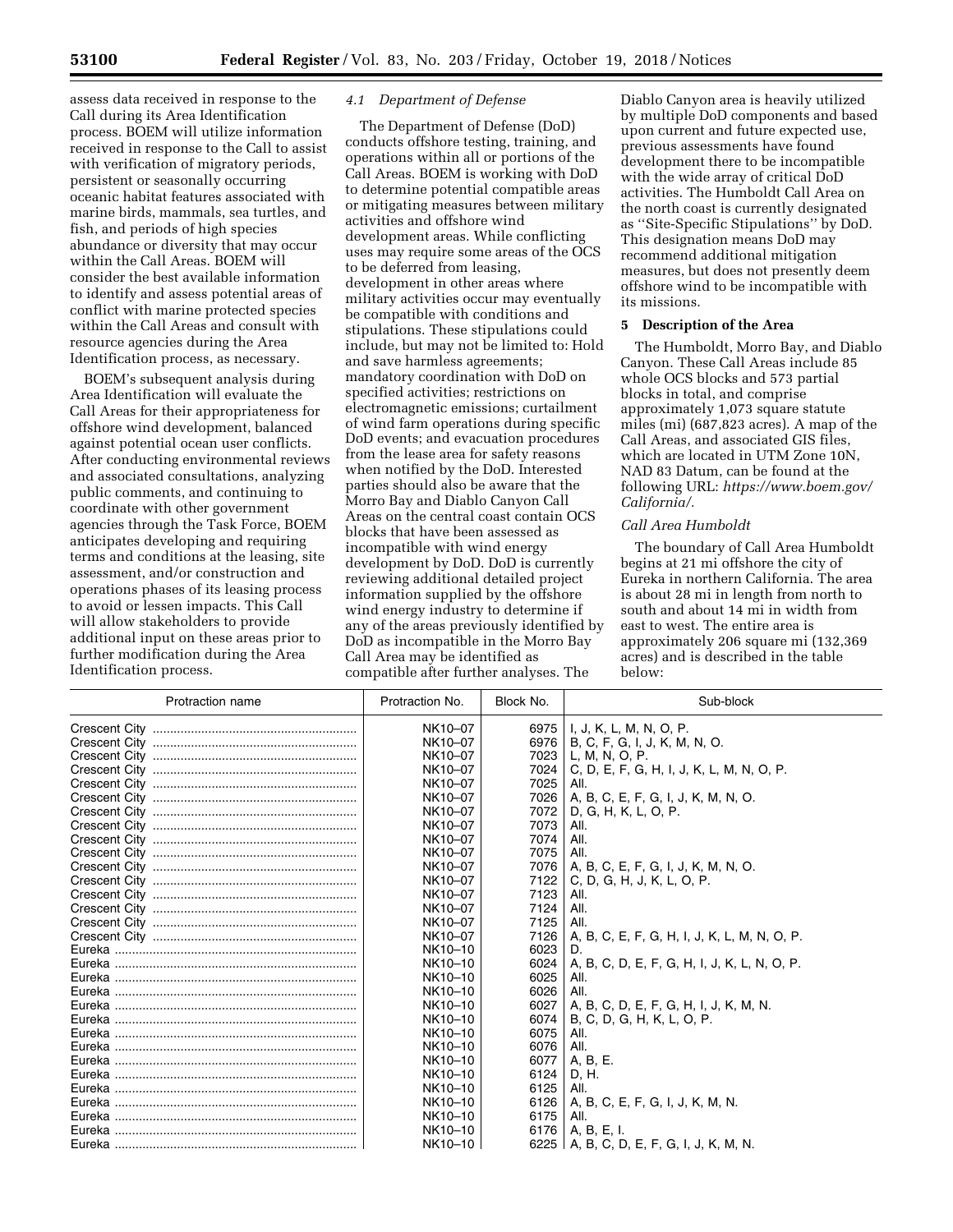| Protraction name | Protraction No. | Block No. | Sub-block      |
|------------------|-----------------|-----------|----------------|
| Eureka           | NK10-           |           | <u>.</u><br>٠. |

### *Call Area Morro Bay*

The boundary of Call Area Morro Bay

begins 24 mi offshore Cambria,

California. The area is about 27 mi in length from north to south and about 27 mi in width from east to west. The

entire area is approximately 311 square mi (199,266 acres) and is described in the table below:

| Protraction name | Protraction No.    | Block No.    | Sub-block                                            |
|------------------|--------------------|--------------|------------------------------------------------------|
|                  | NI10-03            | 6102         | L, P.                                                |
|                  | NI10-03            | 6103         | М.                                                   |
|                  | NI10-03            | 6152         | D, L, P.                                             |
|                  | NI10-03            | 6153         | A, B, E, F, I, J, K, M, N, O.                        |
|                  | NI10-03            | 6202         | D, G, H, K, L, N, O, P.                              |
|                  | NI10-03            | 6203         | AII.                                                 |
|                  | NI10-03            | 6204         | I, M.                                                |
|                  | NI10-03            | 6251         | D, H, K, L, O, P.                                    |
|                  | NI10-03            | 6252         | AII.                                                 |
|                  | NI10-03            | 6253         | All.                                                 |
|                  | NI10-03            | 6254         | A, B, E, F, G, I, J, K, L, M, N, O, P.               |
|                  | NI10-03            | 6301         | C, D, G, H, K, L, M, O, P.                           |
|                  | NI10-03            | 6302         | All.                                                 |
|                  | NI10-03            | 6303         | AII.                                                 |
|                  | NI10-03            | 6304         | All.                                                 |
|                  | NI10-03            | 6305         | A, E, I, M.                                          |
|                  | NI10-03            | 6351         | AII.                                                 |
|                  | NI10-03            | 6352         | AII.                                                 |
|                  | NI10-03            | 6353         | AII.                                                 |
|                  | NI10-03            | 6354         | All.                                                 |
|                  | NI10-03            | 6355         | A, B, E, F, I, J, M, N.                              |
|                  | NI10-03            | 6401         | AII.                                                 |
|                  | NI10-03            | 6402         | All.                                                 |
|                  | NI10-03            | 6403         | AII.                                                 |
|                  |                    | 6404         | All.                                                 |
|                  | NI10-03            | 6405         |                                                      |
|                  | NI10-03<br>NI10-03 | 6406         | A, B, E, F, G, I, J, K, L, M, N, O, P.               |
|                  | NI10-03            | 6451         | М.                                                   |
|                  | NI10-03            | 6452         | A, B, C, D, E, F, G, H, I, J, K, L, N, O, P.<br>All. |
|                  | NI10-03            | 6453         | AII.                                                 |
|                  |                    |              | All.                                                 |
|                  | NI10-03<br>NI10-03 | 6454<br>6455 |                                                      |
|                  |                    |              | All.                                                 |
|                  | NI10-03            | 6456         | A, B, E, F, G, H, I, J, K, L, M, N, O, P.            |
|                  | NI10-03            | 6457         | E, F, I, J, M, N, O.                                 |
|                  | NI10-03            | 6501         | B, C, D, G, H.                                       |
|                  | NI10-03            | 6502         | A, B, C, D, E, F, G, H, I, J, K, L.                  |
|                  | NI10-03            | 6503         | A, B, C, D, E, F, G, H, I, K, L.                     |
|                  | NI10-03            | 6504         | AII.                                                 |
|                  | NI10-03            | 6505         | All.                                                 |
|                  | NI10-03            | 6506         | All.                                                 |
|                  | NI10-03            | 6507         | AII.                                                 |
|                  | NI10-03            | 6508         | I, M, N.                                             |
|                  | NI10-03            | 6554         | D.                                                   |
|                  | NI10-03            | 6555         | A, B, C, D, G, H.                                    |
|                  | NI10-03            | 6556         | A, B, C, D, E, F, G, H.                              |
|                  | NI10-03            | 6557         | A, B, C, D, E, F, G, H.                              |
|                  | NI10-03            | 6558         | A, B, C, E, F, G, H.                                 |
|                  | NI10-02            | 6340         | O, P.                                                |
|                  | NI10-02            | 6390         | B, C, D, F, G, H, J, K, L, M, N, O, P.               |
|                  | NI10-02            | 6440         | A, B, C, D, F, G, H, J, K, L, N, O, P.               |
|                  | NI10-02            | 6490         | C, D, H.                                             |

*Call Area Diablo Canyon* 

The boundary of Call Area Diablo Canyon begins 22 mi offshore Los Osos,

California. The area is about 23 mi in length from north to south and about 30 mi in width from east to west. The

entire area is approximately 556 square mi (356,188 acres) and is described in the table below:

| Protraction name | Protraction No. | Block No. | Sub-block          |
|------------------|-----------------|-----------|--------------------|
|                  | NI10-03         |           | 6756   M, N, O, P. |
|                  | NI10-03         |           | 6757   M, N, O, P. |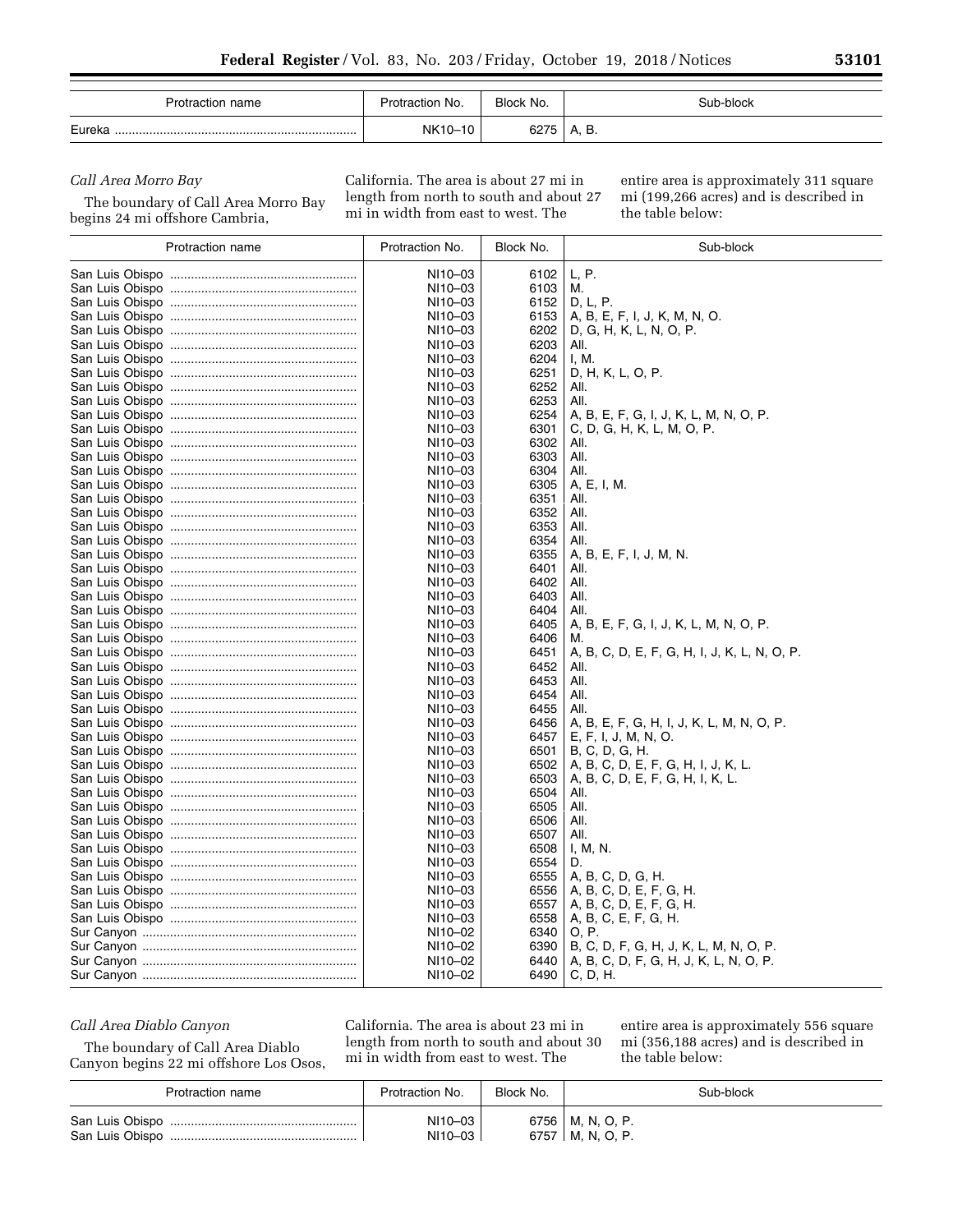$\equiv$ 

| Protraction name | Protraction No.    | Block No.    | Sub-block                                                                           |
|------------------|--------------------|--------------|-------------------------------------------------------------------------------------|
|                  | NI10-03            | 6758         | M, N, O, P.                                                                         |
|                  | NI10-03            | 6759         | M, N, O, P.                                                                         |
|                  | NI10-03            | 6760         | M, N, O, P.                                                                         |
|                  | NI10-03            | 6761         | M, N, O, P.                                                                         |
|                  | NI10-03            | 6762         | M, N, O, P.                                                                         |
|                  | NI10-03            | 6763         | M, N, O, P.                                                                         |
|                  | NI10-03            | 6764         | M.                                                                                  |
|                  | NI10-03            | 6806<br>6807 | A, B, C, D, F, G, H, J, K, L, N, O, P.                                              |
|                  | NI10-03<br>NI10-03 | 6808         | AII.<br>All.                                                                        |
|                  | NI10-03            | 6809         | AII.                                                                                |
|                  | NI10-03            | 6810         | All.                                                                                |
|                  | NI10-03            | 6811         | AII.                                                                                |
|                  | NI10-03            | 6812         | All.                                                                                |
|                  | NI10-03            | 6813         | AII.                                                                                |
|                  | NI10-03            | 6814         | A, E, I, M.                                                                         |
|                  | NI10-03<br>NI10-03 | 6856<br>6857 | C, D, G, H, K, L, P.<br>AII.                                                        |
|                  | NI10-03            | 6858         | AII.                                                                                |
|                  | NI10-03            | 6859         | AII.                                                                                |
|                  | NI10-03            | 6860         | AII.                                                                                |
|                  | NI10-03            | 6861         | All.                                                                                |
|                  | NI10-03            | 6862         | AII.                                                                                |
|                  | NI10-03            | 6863         | AII.                                                                                |
|                  | NI10-03            | 6864         | A, B, E, F, I, J, M, N.                                                             |
|                  | NI10-03<br>NI10-03 | 6906<br>6907 | D, H.<br>AII.                                                                       |
|                  | NI10-03            | 6908         | AII.                                                                                |
|                  | NI10-03            | 6909         | AII.                                                                                |
|                  | NI10-03            | 6910         | AII.                                                                                |
|                  | NI10-03            | 6911         | AII.                                                                                |
|                  | NI10-03            | 6912         | AII.                                                                                |
|                  | NI10-03            | 6913<br>6914 | AII.                                                                                |
|                  | NI10-03<br>NI10-03 | 6957         | A, B, C, E, F, G, I, J, K, M, N, O, P.<br>A, B, C, D, E, F, G, H, J, K, L, N, O, P. |
|                  | NI10-03            | 6958         | AII.                                                                                |
|                  | NI10-03            | 6959         | AII.                                                                                |
|                  | NI10-03            | 6960         | AII.                                                                                |
|                  | NI10-03            | 6961         | AII.                                                                                |
|                  | NI10-03            | 6962         | All.                                                                                |
|                  | NI10-03<br>NI10-03 | 6963<br>6964 | All.<br>All.                                                                        |
|                  | NI10-03            | 6965         | A, E, F, I, J, K, M, N, O.                                                          |
|                  | NI10-03            | 7007         | C, D, H.                                                                            |
|                  | NI10-03            | 7008         | All.                                                                                |
|                  | NI10-03            | 7009         | AII.                                                                                |
|                  | NI10-03            | 7010         | All.                                                                                |
|                  | NI10-03<br>NI10-03 | 7011<br>7012 | All.<br>All.                                                                        |
|                  | NI10-03            | 7013         | AII.                                                                                |
|                  | NI10-03            | 7014         | AII.                                                                                |
|                  | NI10-03            | 7015         | AII.                                                                                |
|                  | NI10-03            | 7016         | I, M.                                                                               |
|                  | NI10-03            | 7058         | A, B, C, D, F, G, H, J, K, L, O, P.                                                 |
|                  | NI10-03            | 7059         | All.                                                                                |
|                  | NI10-03<br>NI10-03 | 7060<br>7061 | AII.<br>AII.                                                                        |
|                  | NI10-03            | 7062         | All.                                                                                |
|                  | NI10-03            | 7063         | All.                                                                                |
|                  | NI10-03            | 7064         | AII.                                                                                |
|                  | NI10-03            | 7065         | AII.                                                                                |
|                  | NI10-03            | 7066         | A, E, I, M.                                                                         |
|                  | NI10-03            | 7108         | C, D, G, H, K, L, N, O, P.                                                          |
|                  | NI10-03<br>NI10-03 | 7109<br>7110 | All.<br>AII.                                                                        |
|                  | NI10-03            | 7111         | All.                                                                                |
|                  | NI10-03            | 7112         | All.                                                                                |
|                  | NI10-03            | 7113         | AII.                                                                                |
|                  | NI10-03            | 7114         | AII.                                                                                |
|                  | NI10-03            | 7115         | AII.                                                                                |
|                  | NI10-03<br>NI10-06 | 7116<br>6008 | A, E, I, M.<br>B, C, D, F, G, H.                                                    |
|                  | NI10-06            | 6009         | A, B, C, D, E, F, G, H.                                                             |
|                  | NI10-06            |              | 6010   A, B, C, D, E, F, G, H.                                                      |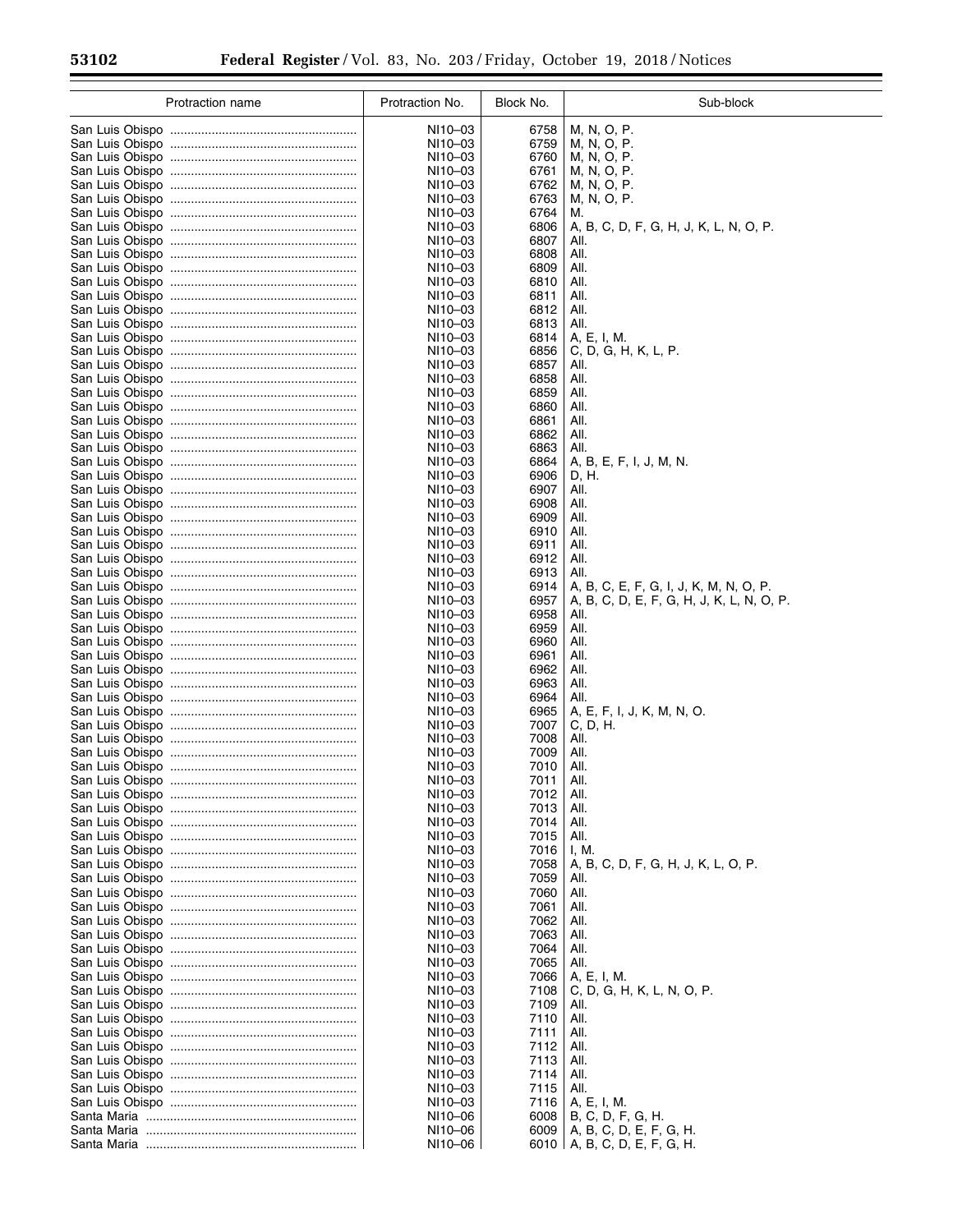| Protraction name | Protraction No. | Block No. | Sub-block                      |
|------------------|-----------------|-----------|--------------------------------|
|                  | NI10-06         |           | 6011   A, B, C, D, E, F, G, H. |
|                  | NI10-06         |           | 6012   A, B, C, D, E, F, G, H. |
|                  | NI10-06         |           | 6013   A, B, C, D, E, F, G, H. |
|                  | NI10-06         |           | 6014   A. B. C. D. E. F. G. H. |
|                  | NI10-06         |           | 6015   A. B. C. D. E. F. G. H. |
|                  | NI10-06         |           | 6016   A, E.                   |

#### **6 Requested Information From Interested or Affected Parties**

BOEM requests specific and detailed comments from the public and other interested or affected parties regarding the following features, activities, or concerns in or around Call Areas:

1. Geological, geophysical, and biological conditions (including bottom and shallow hazards and live bottom).

2. Known archaeological and/or cultural resource sites on the seabed.

3. Historic properties potentially affected by site characterization (surveys), site assessment (buoy installation), or commercial wind development. This information will inform BOEM's review of future undertakings under Section 106 of the NHPA and under NEPA.

4. Other uses, including navigation (in particular, commercial and recreational vessel use), recreation, and fisheries (commercial and recreational).

5. Additional information regarding recreational and commercial fisheries including, but not limited to, the use of the areas, the fishing gear types used, seasonal use, and recommendations for reducing use conflicts.

6. Available and pertinent data and information concerning renewable energy resources and environmental conditions. Where applicable, spatial information should be submitted in a format compatible with ArcGIS 10.5 in a geographic coordinate system (NAD 83).

7. Information relating to visual resources and aesthetics, the potential impacts of wind turbines to those resources, and potential strategies to help mitigate or minimize any visual effects.

8. Other relevant socioeconomic, biological, and environmental information.

9. Any other relevant information BOEM should consider during its planning and decision-making process for the purpose of issuing leases in the Call Area.

#### **7 Required Nomination Information**

If you intend to submit one or more nominations for a commercial wind energy lease within any Call Areas identified in this notice, you must

provide the following information for each nomination:

1. The BOEM Protraction name, number, and specific whole or partial OCS blocks within the Call Area(s) that you are interested in leasing, inclusive of any potential buffers with adjacent leases. This information should be submitted as a spatial file compatible with ArcGIS 10.5 in a geographic coordinate system (NAD 83) in addition to your hard copy submittal. If your nomination includes one or more partial blocks, please describe those partial blocks in terms of a sixteenth (*i.e.,* subblock) of an OCS block.

2. A description of your objectives and the facilities that you would use to achieve those objectives.

3. A preliminary schedule of proposed activities, including those leading to commercial operations.

4. Available and pertinent data and information concerning renewable energy resources and environmental conditions in the area(s) that you wish to lease, including energy and resource data and information used to evaluate the area. Where applicable, spatial information should be submitted in a format compatible with ArcGIS 10.5 in a geographic coordinate system (NAD 83).

5. Documentation demonstrating that you are legally qualified to hold a lease in accordance with the requirements of forth in 30 CFR 585.106 and 585.107(c). Examples of the documentation appropriate for demonstrating your legal qualifications and related guidance can be found in Chapter 2 and Appendix B of the *BOEM Renewable Energy Framework Guide Book* available at: *[http://www.boem.gov/REnGuidebook](http://www.boem.gov/REnGuidebook_03/)*\_ *[03/.](http://www.boem.gov/REnGuidebook_03/)* The documents you provide to demonstrate your qualifications to lease will be placed in a file kept by BOEM that may be made available for public review. If you wish that any part of your legal qualification documentation be kept confidential, clearly identify what should be kept confidential, and submit it under separate cover (see ''Protection of Privileged or Confidential Information Section,'' below).

6. Documentation demonstrating that you are technically and financially capable of constructing, operating, maintaining, and decommissioning the

facilities described in (2) above, in accordance with the requirements of 30 CFR 585.107(a). Guidance regarding the documentation to demonstrate your technical and financial qualifications can be found at: *[http://www.boem.gov/](http://www.boem.gov/Renewable-Energy-Program/Regulatory-Information/QualificationGuidelines-pdf.aspx)  [Renewable-Energy-Program/Regulatory-](http://www.boem.gov/Renewable-Energy-Program/Regulatory-Information/QualificationGuidelines-pdf.aspx)[Information/QualificationGuidelines](http://www.boem.gov/Renewable-Energy-Program/Regulatory-Information/QualificationGuidelines-pdf.aspx)[pdf.aspx.](http://www.boem.gov/Renewable-Energy-Program/Regulatory-Information/QualificationGuidelines-pdf.aspx)* Any documentation you submit to demonstrate your legal, technical, and financial qualifications must be provided to BOEM in both paper and electronic formats. BOEM considers an Adobe PDF file on a storage media device to be an acceptable format for an electronic copy.

You are not required to submit a nomination in response to this Call in order to participate in a potential future competitive lease sale offshore California. You will not be able to participate in such a competitive lease sale, however, unless you demonstrate prior to the sale that you are legally, technically, and financially qualified to hold a BOEM renewable energy lease. To ensure that BOEM has sufficient time to process your qualifications package, you should submit this package during the PSN 60-day public comment period. More information can be found at: *[http://www.boem.gov/Renewable-](http://www.boem.gov/Renewable-Energy-Program/Regulatory-Information/QualificationGuidelines-pdf.aspx)[Energy-Program/Regulatory-](http://www.boem.gov/Renewable-Energy-Program/Regulatory-Information/QualificationGuidelines-pdf.aspx)[Information/QualificationGuidelines](http://www.boem.gov/Renewable-Energy-Program/Regulatory-Information/QualificationGuidelines-pdf.aspx)[pdf.aspx.](http://www.boem.gov/Renewable-Energy-Program/Regulatory-Information/QualificationGuidelines-pdf.aspx)* 

### **8 Protection of Privileged or Confidential Information**

#### *8.1 Freedom of Information Act*

BOEM will not disclose privileged or confidential information that you submit if it qualifies for when required by the Freedom of Information Act (FOIA) exemption for trade secrets and commercial or financial information provided that you clearly label the submission with ''Contains Confidential Information'' and request that BOEM treat it as confidential. Please consider submitting such information as a separate attachment.

BOEM will not treat as confidential any aggregate summaries of such information or comments not containing such confidential or privileged information. Additionally, BOEM will not treat as confidential (1) the legal title of the nominating entity (for example,